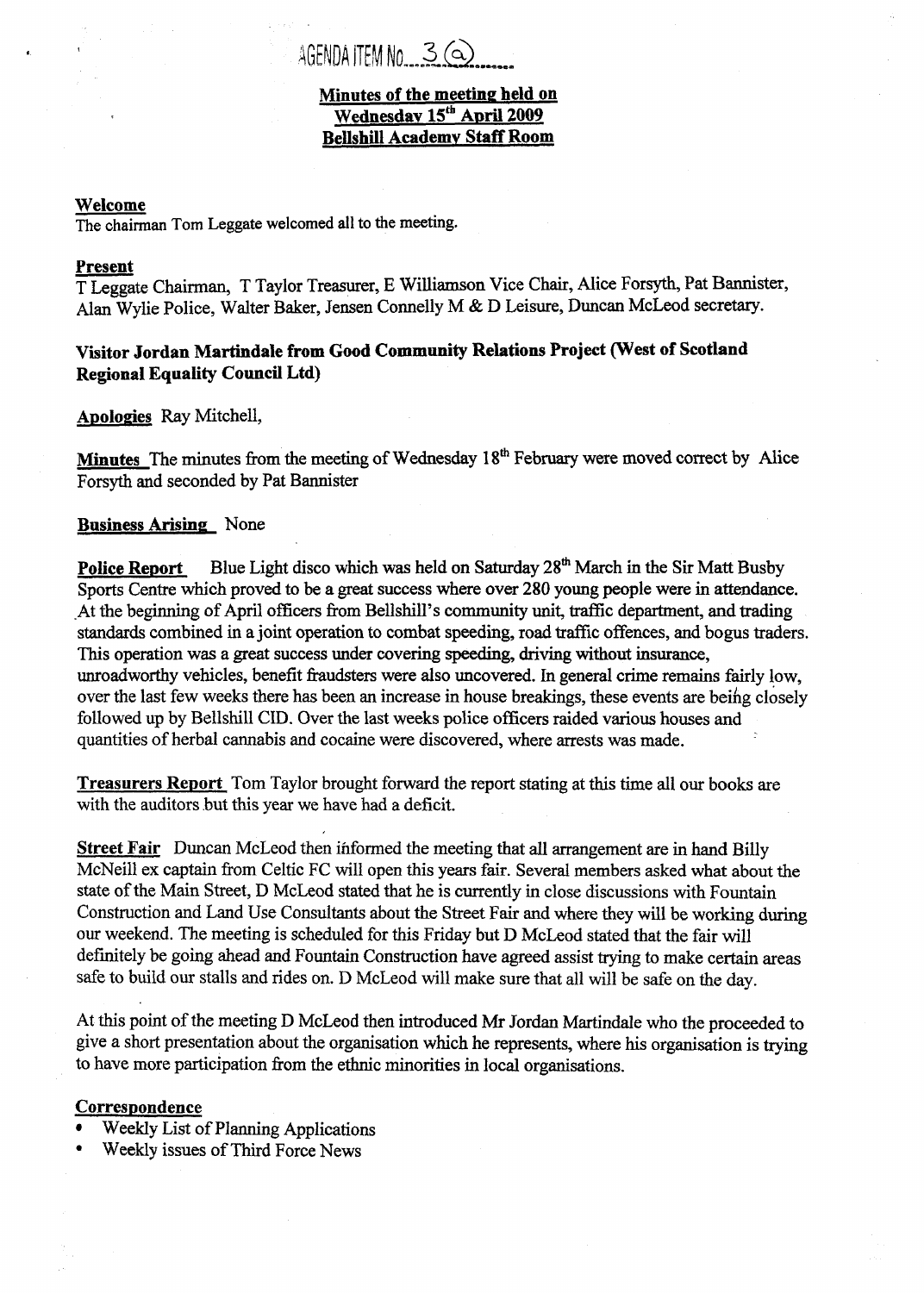- *0*  NLC Application for Licensed Premises.
- Report on *hual* Tenants' Conference 2008: Together we Achieve More  $\bullet$
- *0*  An e-mail from NLC access **Forum informing of** their forthcoming AGM
- *0*  Information from Harlequin about changes on the radio Base Station at the Mossend Rail terminal
- *0*  Flyer on Politics Explained **from** Holyrood
- *0*  2 e-mails from SCVO **on** forthcoming events
- *0*  E-mail from CVS on their training programme
- *0*  News Release **from** Scottish Information Commissioner
- *0*  CVS bulletin

**a** 

*0*  NLC **Meeting** minutes

Figure on Follocs Explained Hom Holylood<br>
• 2 e-mails from SCVO on forthcoming events<br>
• E-mail from CVS on their training programme<br>
• News Release from Scottish Information Commissioner<br>
• CVS bulletin<br>
• NLC Meeting min Primary School parent council asking for support to fight against the proposed closure of Orbiston Nursery. D McLeod gave some assurance that anything **that** Bellshill Community Council would support them in this issue. He agreed that anything that was done **to assist** the parent council would be forwarded to Bellshill Community Council **for** their support.

**As this completed all the business** of **tonight's meeting the treasurer moved a vote** of **thanks to the chairman**  until **the next meeting.** 

*I'* 

**Next Meeting. The next meeting will be held on Wednesday 20" May 2009** in **Bellshill Academy staff**  room.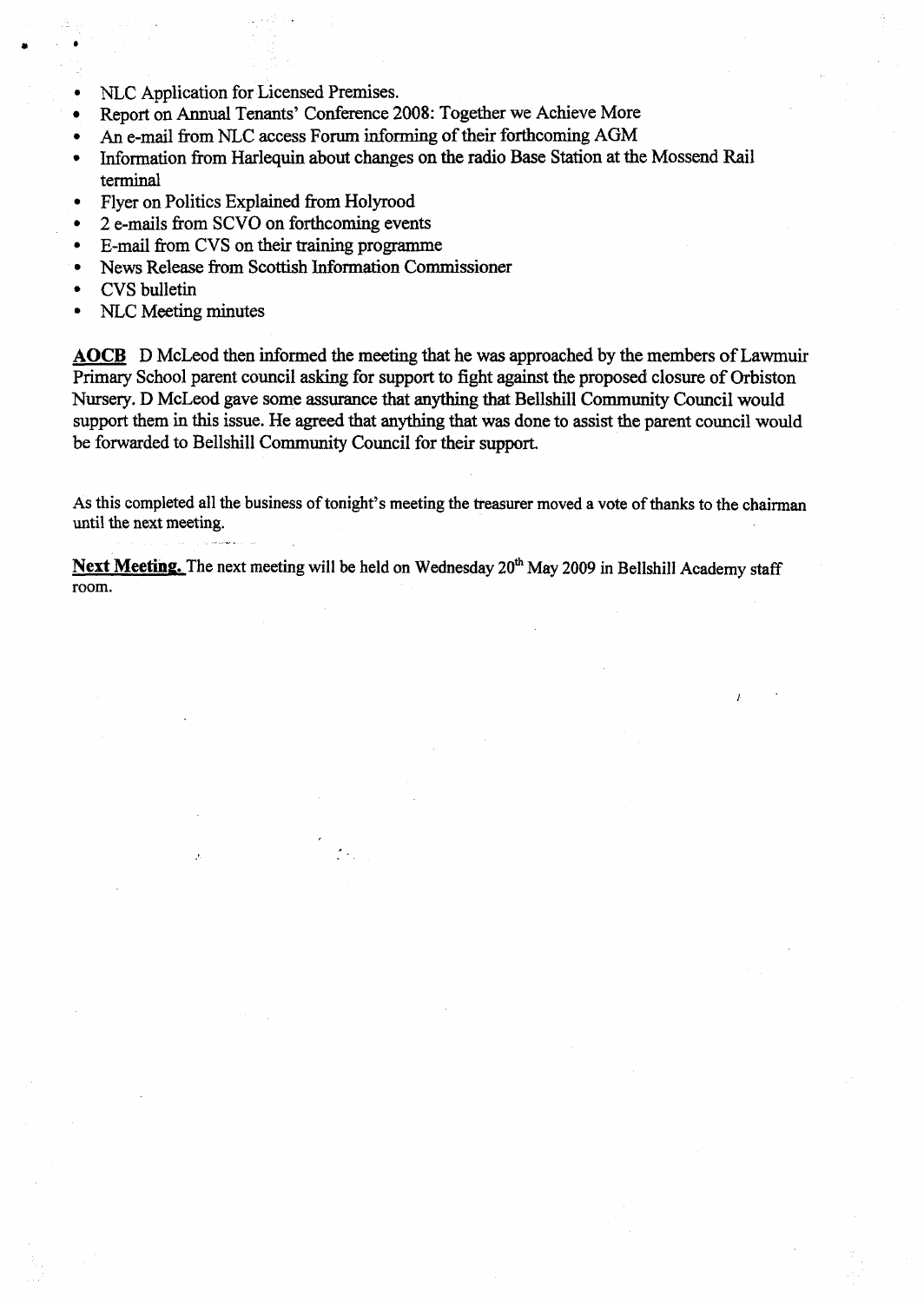## AGENDA ITEM No 3 Ca

#### **Minutes of the meeting held on** Wednesday 20<sup>th</sup> May 2009 **Bellshill Academy Staff Room**

#### **Welcome**

The Vice chair Ellen Williamson welcomed all to the meeting, in the absence of the chairman.

### **Present**

T Taylor Treasurer, E Williamson Vice Chair, Mice Forsyth, Pat Bannister, **Alan** Wylie Police, Ray Mitchell, Duncan McLeod secretary.

**Apologies** Jensen Taylor Connelly

**Minutes** The minutes fiom the meeting of Wednesday **15'h** April were moved correct by Pat Bannister and seconded by Tom Taylor

**Business Arising** Duncan McLeod then informed all present about the sudden passing of Willie Foy our previous secretary at the beginning of the month. He commented on the article within the Bellshill Speaker where he had an input **in** the contents. Duncan stated that Willie will be missed badly by all that knew him and that our prayers **and** thoughts should be with Cathie and their family at this sad time.

#### **Police Report** Given by Alan Wylie

- *0*  Incident in Carfin where the incident has been classified **as** a **firearm** incident, which **is** ongoing.
- Incident within HoIytown where bogus callers have struck.
- Incident was after the old firm game where a couple of youngsters were attacked.  $\bullet$
- House breakings *in* the Carfin area  $\bullet$
- Report on a car being stolen in the Bothwell area (Mazda **RX8)** This was a key safe indident  $\bullet$ where keys were left in view and the thieves stole the keys and took away the car.
- *0*  Break-ins within Righead Industrial Estate.
- Various arrests have been made in the Bellshill Area when **drugs** squads made various surprise visits to houses.
- Flower festival in Viewpark went well  $\bullet$
- There have also been a rise serious assaults in N Division.
- **a**  Over the next month there will be an influx of officers to police the streets.

**Treasurers Report** Tom Taylor brought forward the report stating at this time all our books have been returned fiom the accountants with some comments, 1 cheque **has** not been cashed and subsequently been cancelled. Tom stated that our finances are alright but this year we have our first deficit.

### **Street Fair**

Duncan McLeod stated that all has been **arranged** and he looks forward to see everyone there on Saturday morning. Meetings have been regular with Land Use Consultants and Fountain PLC and they have given some assurances that they have all areas that have already been agreed **will** be ready for our Street Fair. D McLeod stated that all invitations have been sent out but a number have failed to reply stating the meals have been booked for them all we can hope they will turn up on the day.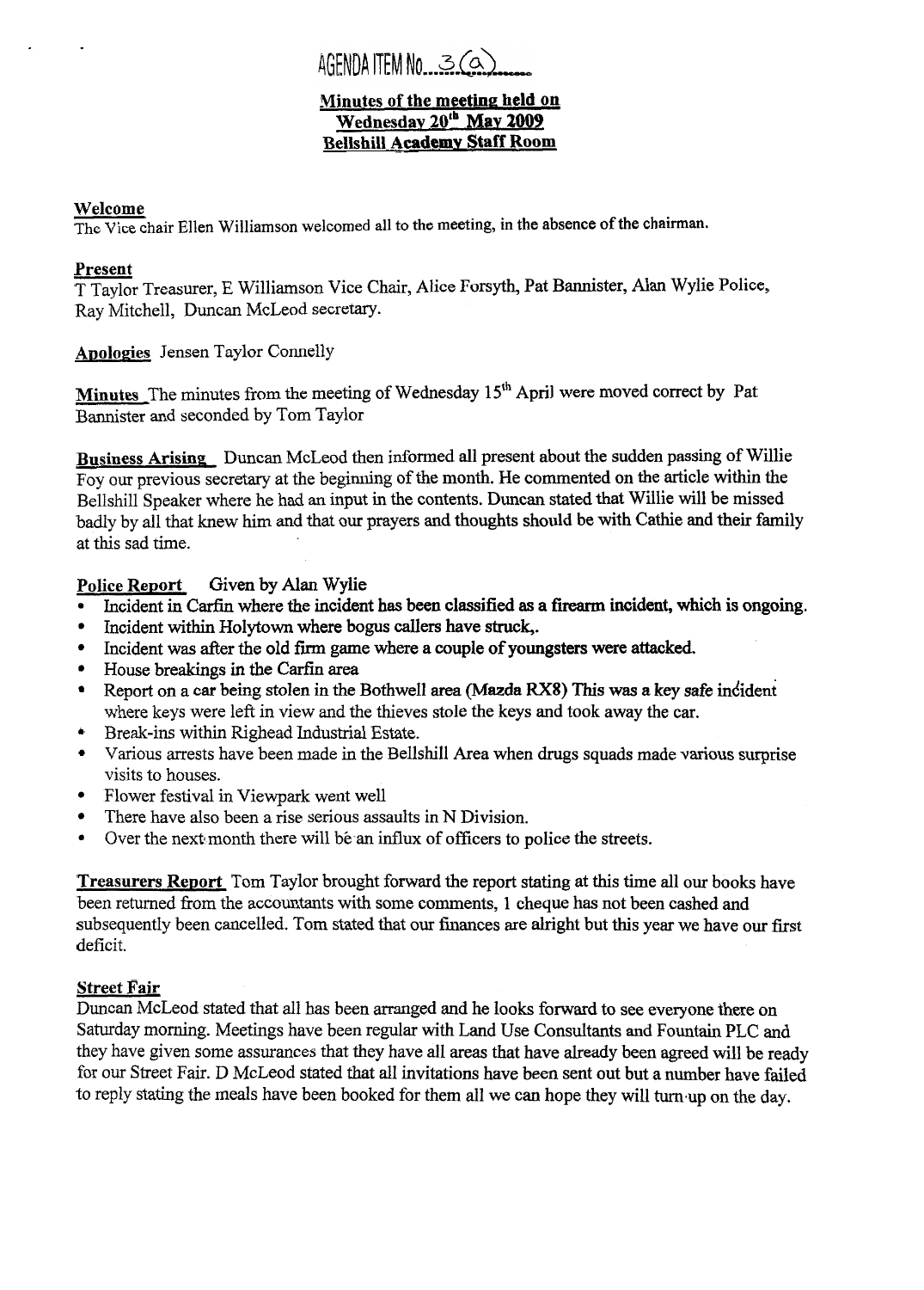#### **Correspondence**

- Weekly List of Planning Applications *<sup>0</sup>*
- *0*  Weekly issues of Third Force News
- **a**  NLC Application for Licensed Premises.
- *0*  Flyer from **Martin** Hilland Westport Consulting company
- *0*  hvite to Duncan McLeod from North Lanarkshire Handyperson Services to attend their 1 **O\***  Anniversary Celebrations
- *0*  Information on road changes to the A725 trunk **roads** from Transport Scotland
- *0*  Flyer from Zurich Insurances services on details of forthcoming seminars
- *0*  Meeting agendas from SVA
- *0*  Information from CVS Infobase
- *0*  CVS Training plus newsletter
- *0*  SCVO E-bulletin

#### **AOCB**

Duncan McLeod secretary stated that during the week he read in the Bellshill Speaker that Cllr Richard Lyle had called a meeting tonight to discuss Bellshill Streets, he stated that he had contacted him stating that he must protest at the time and date of this arranged meeting **as** it clashed with the Community council's regular meeting. **Cllr** Lyle replied stating that the meeting was called in haste and he gave assurances that any future meetings will be arranged on a Thursday evening

Duncan McLeod then brought forward the Bellshill Speaker news about the Orbiston Nursery stalling the closure of the nursery. D McLeod agreed to monitor this issue and will advise the Community council if any changes are forthcoming.

D McLeod then stated that within **the** Bellshill Speaker he read that the **Betlshill** Community Gala day **wili**  go ahead, where the parade will travel **from** Orbiston Neighbourhood Centre to the West Church for the crowning of the Queen. D McLeod stated that he has no objections of this event taking part but remembered *<sup>5</sup>*years ago our own **Community** council tried the same **through finmy** Gordon and **uniy** one school showed any interest now the Lynx group have arranged the same. D **McLeod** wished them well in the venture but asked Alan Wylie to make sure that they have the appropriate insurance coverage for such an evedt. '

At this point in the meeting Tom Leggate the Chairman appeared **and** apologised for his late attendance but he was detained because of a fire at Wishaw, where he was trapped in traffic.

As this completed all the business of tonight's meeting the treasurer moved a vote of thanks to the chairwoman until the next meeting.

Next Meeting. The next meeting will be held on Wednesday 17<sup>th</sup> June 2009 in Bellshill Academy staff room, for **our** Annual General Meeting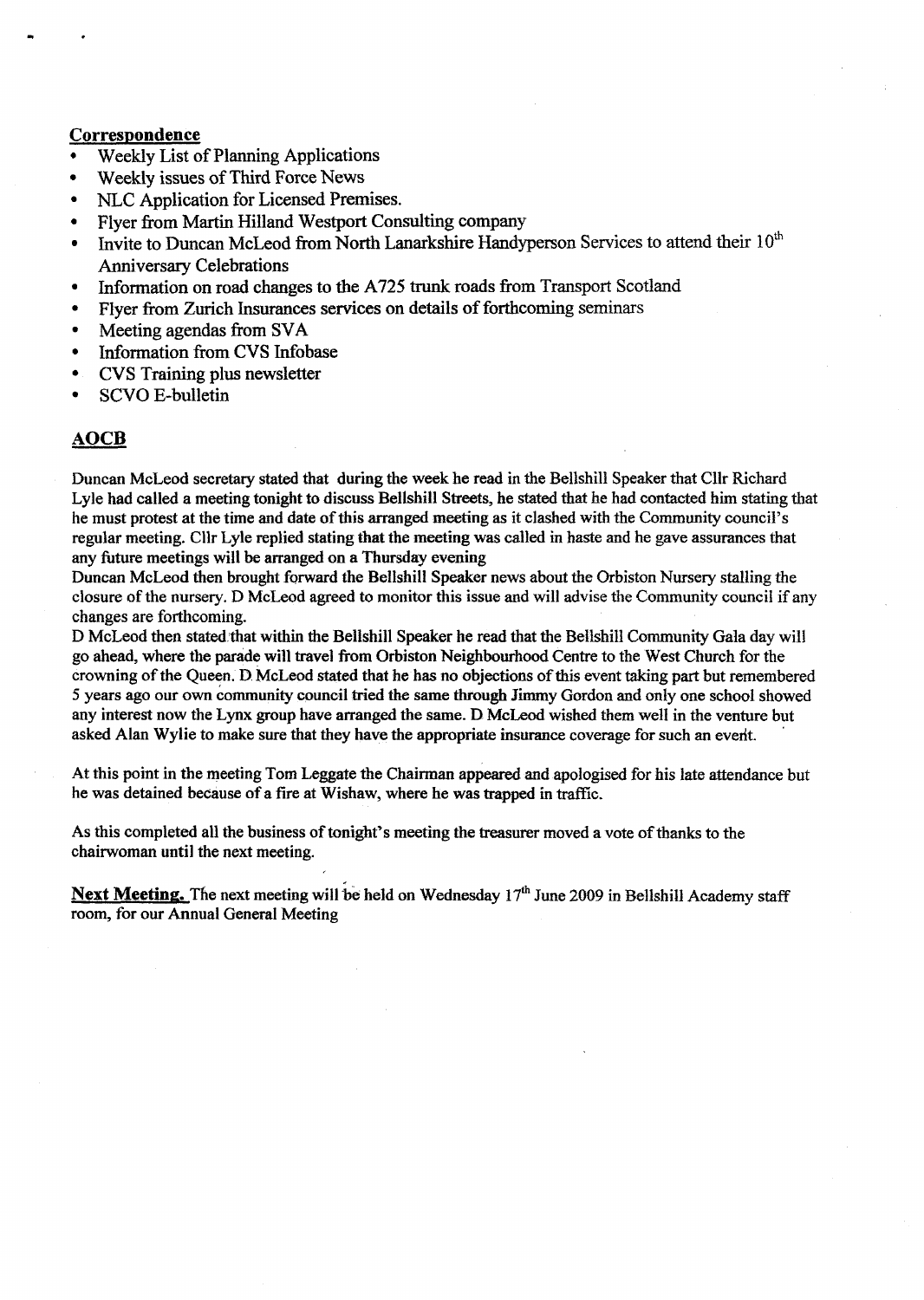# AGENDA ITEM No  $3$  ( $\alpha$ )

#### **Minutes of the meeting held on**  Wednesday 17<sup>th</sup> June 2009 **Bellshill Academv Staff Room Annual General Meeting**

#### **Welcome**

**The** chairman Tom Leggate MBE welcomed all to the meeting.

#### **Present**

T Lemate **MBE Chairman,** T Taylor **MBE, Treasurer,** E Williamson Vice **Chair,** Afice Forsyth, Pat Bannister, Alan Wylie Police, Ray Mitchell MBE, Duncan McLeod secretary.

#### **Apologies** None

**Minutes** The minutes from the meeting of Wednesday 20<sup>th</sup> May were moved correct by Ray Mitchell and seconded by Mice Forsyth

#### **Business Arising** None

#### **Police Report**  Given by Alan Wylie.

- 1. Main incident was the fire on the Main Street where the Main Street had to be closed, local residents were evacuated for their own safety. The **cause is** still **at** present unknown and the investigation is still ongoing.
- **2.** Local crime within Bellshill is still **fairly** low and **hoped** it would continue
- **3.** Blue Light Disco was once *again* **a** popular success where **kids** from Bellshill, Newarthill, Viewpark and Tannochside attended, it is hoped that the organisers can have more kids from Newarthill, Newstevenston and Holytown might support this venture.

*I* 

- **4.** Street Fair was first class where no incident relative to the fair were reported.
- 5. Traffic management issues were then raised where over the next few months this will be an major issue owing to Tesco's store **and** the **oncoming** swine flu vaccinations.

**Treasurers Report** Tom Taylor brought forward the report stating that we have had **a** fairly comfortable term and hoped that it can continue. Although we have a deficit this year we will need to control our spending. D McLeod stated that we did spend more money than **we** should have over the year but With some restrain we should be back on tract soon.

#### **Street Fair**

D McLeod then stated that the event was a great success and Billy McNeil was warmly welcomed on the day by all who turned out. It is hoped that next years event can perform to the same extent as this years. It was mentioned over the **lack** of councillors at the Street Fair. **D** McLeod stated that all councillors were invited and the only reply received was from Harry Curran passing on his apology. D McLeod stated that we **an** only invite them and **hope** they will respond-

#### **Correspondence**

- Weekly List of Planning Applications  $\bullet$
- Weekly issues of Third Force News
- \* **NLC** Application **for** Licensed Premises.
- *<sup>0</sup>***NLC** minutes from committee meetings
- \* **SCVO** election papers **D** McLeod to complete and forward